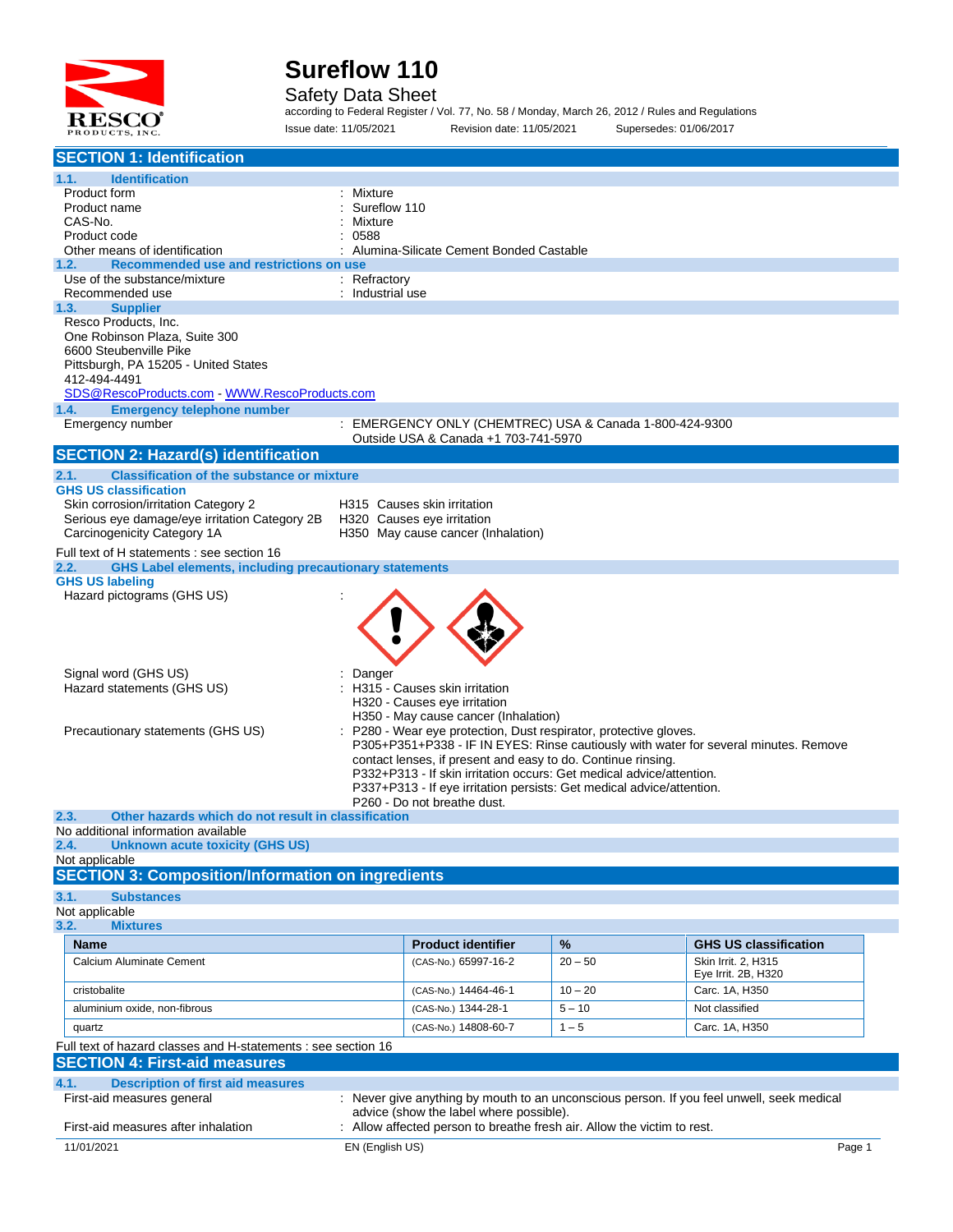Safety Data Sheet

| First-aid measures after skin contact<br>First-aid measures after eye contact                                        | Wash with plenty of soap and water. Wash contaminated clothing before reuse.<br>IF IN EYES: Rinse cautiously with water for several minutes. Remove contact lenses, if present<br>and easy to do. Continue rinsing. |
|----------------------------------------------------------------------------------------------------------------------|---------------------------------------------------------------------------------------------------------------------------------------------------------------------------------------------------------------------|
| First-aid measures after ingestion                                                                                   | : Rinse mouth. Do NOT induce vomiting. Obtain emergency medical attention.                                                                                                                                          |
| 4.2.<br>Most important symptoms and effects (acute and delayed)                                                      |                                                                                                                                                                                                                     |
| Potential Adverse human health effects and                                                                           | : Based on available data, the classification criteria are not met.                                                                                                                                                 |
| symptoms<br>Symptoms/effects after inhalation                                                                        | May cause cancer by inhalation. Danger of serious damage to health by prolonged exposure<br>through inhalation.                                                                                                     |
| Symptoms/effects after skin contact<br>Symptoms/effects after eye contact                                            | Causes skin irritation.<br>Causes eye irritation.                                                                                                                                                                   |
| Immediate medical attention and special treatment, if necessary<br>4.3.                                              |                                                                                                                                                                                                                     |
| No additional information available                                                                                  |                                                                                                                                                                                                                     |
| <b>SECTION 5: Fire-fighting measures</b>                                                                             |                                                                                                                                                                                                                     |
| 5.1.<br>Suitable (and unsuitable) extinguishing media                                                                |                                                                                                                                                                                                                     |
| Suitable extinguishing media                                                                                         | : Use extinguishing media appropriate for surrounding fire.                                                                                                                                                         |
| Unsuitable extinguishing media<br>Specific hazards arising from the chemical                                         | : In case of fire, all extinguishing media allowed.                                                                                                                                                                 |
| 5.2.<br>Fire hazard                                                                                                  | : Not flammable.                                                                                                                                                                                                    |
| Special protective equipment and precautions for fire-fighters<br>5.3.                                               |                                                                                                                                                                                                                     |
| Firefighting instructions                                                                                            | : Exercise caution when fighting any chemical fire. Prevent fire-fighting water from entering<br>environment.                                                                                                       |
| Protection during firefighting<br><b>SECTION 6: Accidental release measures</b>                                      | : Do not enter fire area without proper protective equipment, including respiratory protection.                                                                                                                     |
|                                                                                                                      |                                                                                                                                                                                                                     |
| Personal precautions, protective equipment and emergency procedures<br>6.1.<br>6.1.1.<br>For non-emergency personnel |                                                                                                                                                                                                                     |
| Emergency procedures                                                                                                 | : Do not breathe dust.                                                                                                                                                                                              |
| 6.1.2.<br>For emergency responders                                                                                   |                                                                                                                                                                                                                     |
| Protective equipment                                                                                                 | Equip cleanup crew with proper protection.<br>: Ventilate area.                                                                                                                                                     |
| Emergency procedures<br><b>Environmental precautions</b><br>6.2.                                                     |                                                                                                                                                                                                                     |
| Prevent entry to sewers and public waters.                                                                           |                                                                                                                                                                                                                     |
| Methods and material for containment and cleaning up<br>6.3.                                                         |                                                                                                                                                                                                                     |
| Methods for cleaning up<br><b>Reference to other sections</b><br>6.4.                                                | : On land, sweep or shovel into suitable containers. Minimize generation of dust.                                                                                                                                   |
|                                                                                                                      |                                                                                                                                                                                                                     |
| See Heading 8. Exposure controls and personal protection.                                                            |                                                                                                                                                                                                                     |
| <b>SECTION 7: Handling and storage</b>                                                                               |                                                                                                                                                                                                                     |
| <b>Precautions for safe handling</b><br>7.1.                                                                         |                                                                                                                                                                                                                     |
| Precautions for safe handling                                                                                        | : Do not handle until all safety precautions have been read and understood. Avoid raising dust.                                                                                                                     |
|                                                                                                                      | Avoid contact with skin and eyes. Do not breathe dust.                                                                                                                                                              |
| Hygiene measures                                                                                                     | Wash hands and other exposed areas with mild soap and water before eating, drinking or<br>smoking and when leaving work.                                                                                            |
| 7.2.<br>Conditions for safe storage, including any incompatibilities                                                 |                                                                                                                                                                                                                     |
| Storage conditions                                                                                                   | : Store this product in a dry location where it can be protected from the elements.                                                                                                                                 |
| Incompatible products                                                                                                | : Strong bases. Strong acids.                                                                                                                                                                                       |
| <b>SECTION 8: Exposure controls/personal protection</b>                                                              |                                                                                                                                                                                                                     |
| 8.1.<br><b>Control parameters</b>                                                                                    |                                                                                                                                                                                                                     |
| <b>Sureflow 110 (Mixture)</b>                                                                                        |                                                                                                                                                                                                                     |
| No additional information available                                                                                  |                                                                                                                                                                                                                     |
| Calcium Aluminate Cement (65997-16-2)                                                                                |                                                                                                                                                                                                                     |
| No additional information available                                                                                  |                                                                                                                                                                                                                     |
| cristobalite (14464-46-1)                                                                                            |                                                                                                                                                                                                                     |
| <b>USA - ACGIH - Occupational Exposure Limits</b>                                                                    |                                                                                                                                                                                                                     |
| ACGIH TWA (mg/m <sup>3</sup> )                                                                                       | 0.025 mg/m <sup>3</sup> respirable dust                                                                                                                                                                             |
| USA - OSHA - Occupational Exposure Limits                                                                            |                                                                                                                                                                                                                     |
| OSHA PEL (TWA) (mg/m <sup>3</sup> )                                                                                  | 0.05 mg/m <sup>3</sup> respirable dust                                                                                                                                                                              |
| aluminium oxide, non-fibrous (1344-28-1)                                                                             |                                                                                                                                                                                                                     |
| <b>USA - ACGIH - Occupational Exposure Limits</b>                                                                    |                                                                                                                                                                                                                     |
| ACGIH TWA (mg/m <sup>3</sup> )                                                                                       | 1 mg/m <sup>3</sup> respirable dust                                                                                                                                                                                 |
| quartz (14808-60-7)                                                                                                  |                                                                                                                                                                                                                     |
| <b>USA - ACGIH - Occupational Exposure Limits</b>                                                                    |                                                                                                                                                                                                                     |
| ACGIH TWA (mg/m <sup>3</sup> )                                                                                       | 0.025 mg/m <sup>3</sup> (Silica-Crystalline Quartz; USA; Time-weighted average exposure limit 8                                                                                                                     |
|                                                                                                                      | h; TLV - Adopted Value; Respirable fraction)                                                                                                                                                                        |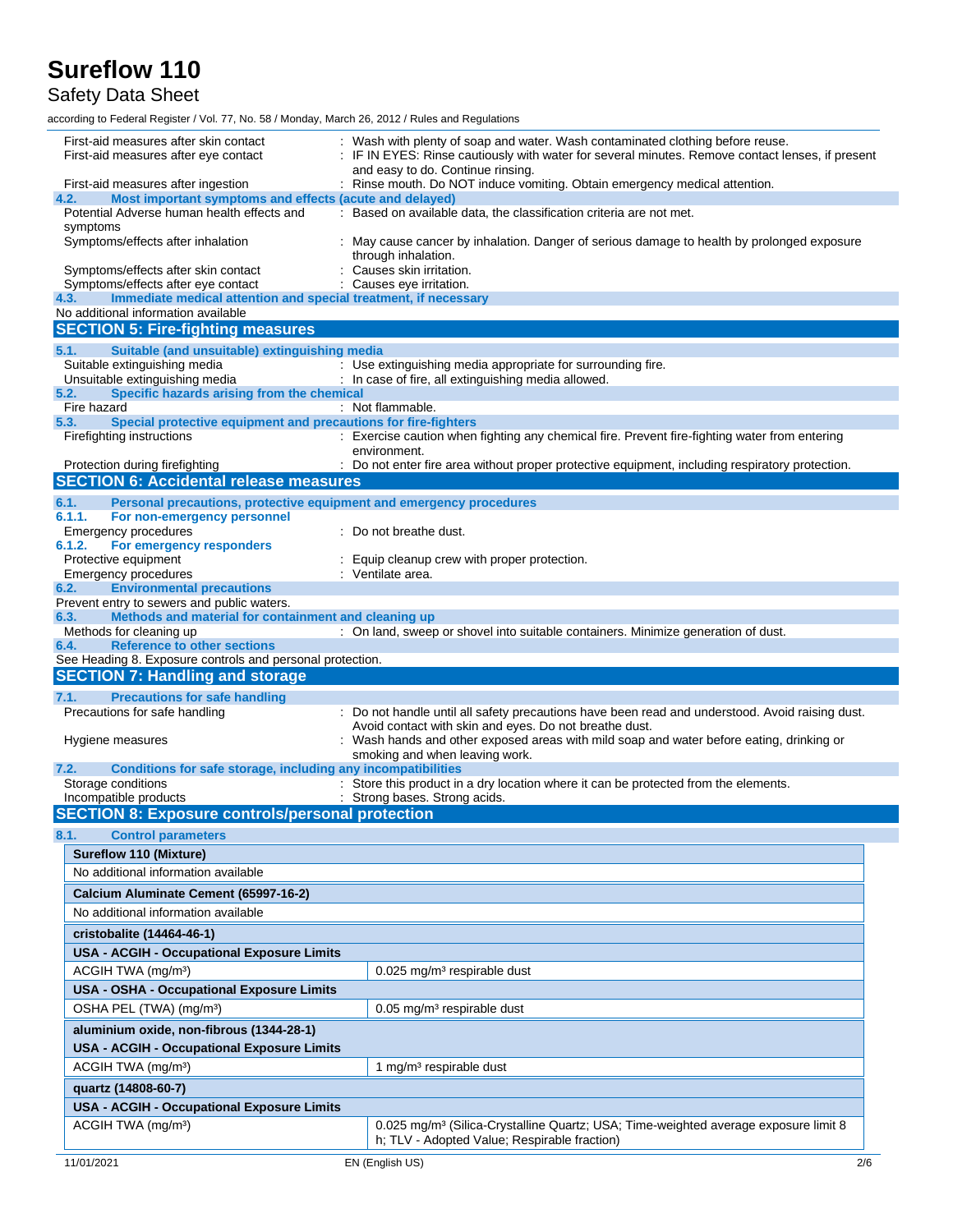#### Safety Data Sheet

| <b>USA - OSHA - Occupational Exposure Limits</b>                                                                                                                                                                                                                                                         |                                                                 |
|----------------------------------------------------------------------------------------------------------------------------------------------------------------------------------------------------------------------------------------------------------------------------------------------------------|-----------------------------------------------------------------|
| Local name                                                                                                                                                                                                                                                                                               | Silica, crystalline quartz, respirable dust                     |
| OSHA PEL (TWA) (mg/m <sup>3</sup> )                                                                                                                                                                                                                                                                      | $0.05$ mg/m <sup>3</sup> respirable dust                        |
| Remark (OSHA)                                                                                                                                                                                                                                                                                            | (3) See Table Z-3.                                              |
| <b>Appropriate engineering controls</b><br>8.2.                                                                                                                                                                                                                                                          |                                                                 |
| Appropriate engineering controls<br>Individual protection measures/Personal protective equipment<br>8.3.                                                                                                                                                                                                 | : Provide adequate ventilation to minimize dust concentrations. |
| Personal protective equipment:<br>Avoid all unnecessary exposure.                                                                                                                                                                                                                                        |                                                                 |
| Hand protection:<br>Wear protective gloves.<br>Eye protection:<br>Chemical goggles or safety glasses<br>Skin and body protection:<br>Wear suitable protective clothing<br><b>Respiratory protection:</b><br>Wear appropriate mask<br><b>Other information:</b><br>Do not eat, drink or smoke during use. |                                                                 |
| <b>SECTION 9: Physical and chemical properties</b>                                                                                                                                                                                                                                                       |                                                                 |
| 9.1.<br>Information on basic physical and chemical properties<br>Physical state                                                                                                                                                                                                                          | Solid                                                           |
| Appearance                                                                                                                                                                                                                                                                                               | Granular mixture.                                               |
| Color                                                                                                                                                                                                                                                                                                    | Light gray                                                      |
| Odor                                                                                                                                                                                                                                                                                                     | $:$ earthy                                                      |
| Odor threshold                                                                                                                                                                                                                                                                                           | Not applicable                                                  |
| pH                                                                                                                                                                                                                                                                                                       | No data available                                               |
| Melting point                                                                                                                                                                                                                                                                                            | : > 2000 °F                                                     |
| Freezing point                                                                                                                                                                                                                                                                                           | : Not applicable                                                |
| Boiling point                                                                                                                                                                                                                                                                                            | Not applicable                                                  |
| Critical temperature<br>Flash point                                                                                                                                                                                                                                                                      | Not applicable<br>Not applicable                                |
| Relative evaporation rate (butyl acetate=1)                                                                                                                                                                                                                                                              | Not applicable                                                  |
| Relative evaporation rate (ether=1)<br>Flammability (solid, gas)                                                                                                                                                                                                                                         | Not applicable<br>Non flammable.                                |
| Vapor pressure                                                                                                                                                                                                                                                                                           | No data available                                               |
| Vapor pressure at 50 °C<br>Relative vapor density at 20 °C                                                                                                                                                                                                                                               | Not Applicable<br>No data available                             |
| Relative density                                                                                                                                                                                                                                                                                         | : $\approx$ 1.7                                                 |
| Solubility                                                                                                                                                                                                                                                                                               | : Slightly soluble.                                             |
| Partition coefficient n-octanol/water (Log Pow)                                                                                                                                                                                                                                                          | No data available                                               |
| Auto-ignition temperature                                                                                                                                                                                                                                                                                | Not applicable                                                  |
| Decomposition temperature                                                                                                                                                                                                                                                                                | No data available                                               |
| Viscosity, kinematic<br>Viscosity, dynamic                                                                                                                                                                                                                                                               | No data available<br>No data available                          |
| <b>Explosion limits</b>                                                                                                                                                                                                                                                                                  | Not applicable                                                  |
| <b>Explosive properties</b>                                                                                                                                                                                                                                                                              | No data available                                               |
| Oxidizing properties                                                                                                                                                                                                                                                                                     | No data available                                               |
| 9.2.<br><b>Other information</b>                                                                                                                                                                                                                                                                         |                                                                 |
| No additional information available                                                                                                                                                                                                                                                                      |                                                                 |
| <b>SECTION 10: Stability and reactivity</b>                                                                                                                                                                                                                                                              |                                                                 |
| 10.1.<br><b>Reactivity</b><br>Hydraulic setting.                                                                                                                                                                                                                                                         |                                                                 |
| <b>Chemical stability</b><br>10.2.                                                                                                                                                                                                                                                                       |                                                                 |
| Stable under normal conditions of use.<br>10.3.<br><b>Possibility of hazardous reactions</b>                                                                                                                                                                                                             |                                                                 |
| Not established.                                                                                                                                                                                                                                                                                         |                                                                 |
| <b>Conditions to avoid</b><br>10.4.                                                                                                                                                                                                                                                                      |                                                                 |
| Avoid dust formation.                                                                                                                                                                                                                                                                                    |                                                                 |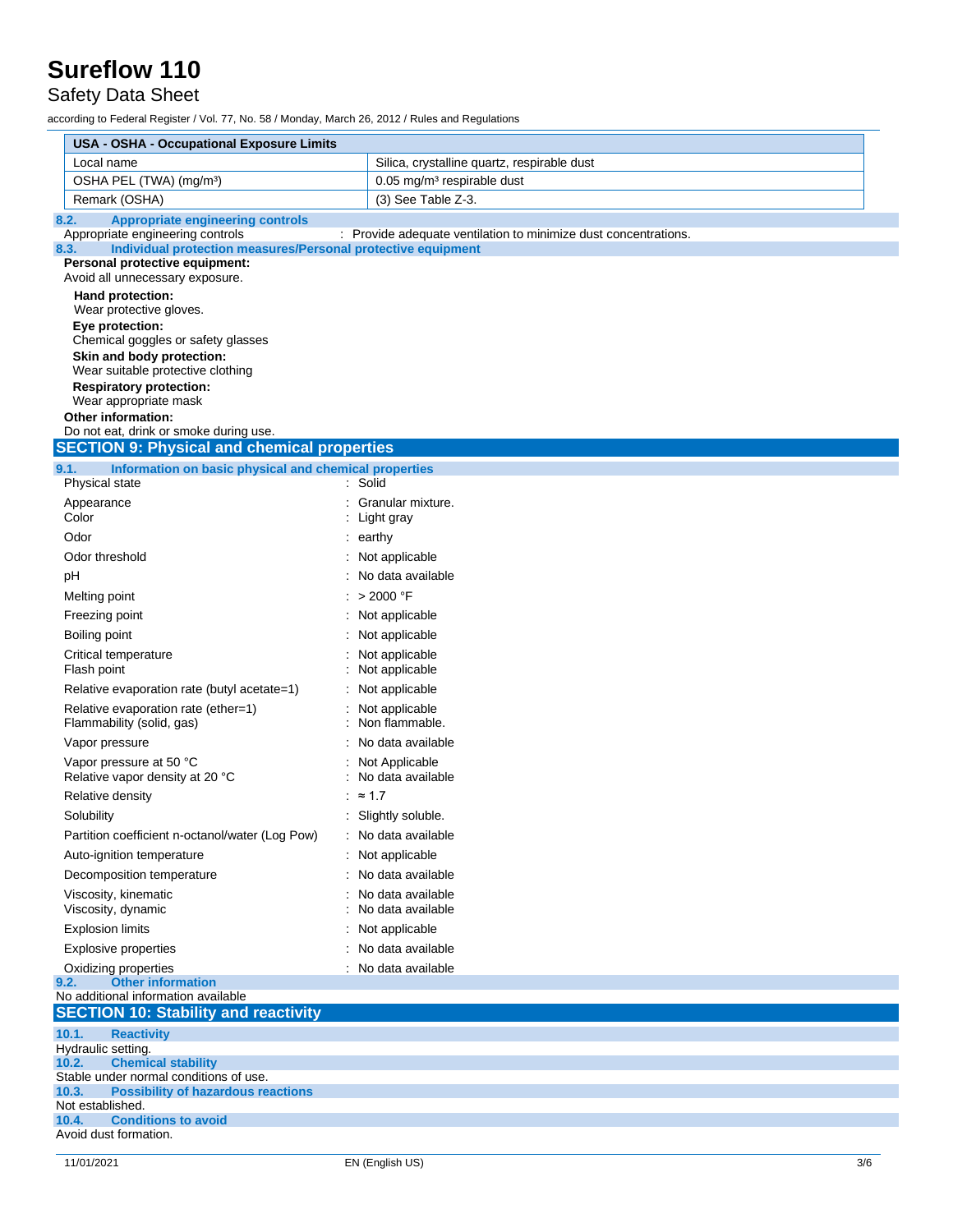### Safety Data Sheet

| 10.5.<br><b>Incompatible materials</b>                                                  |                                                                                                                |
|-----------------------------------------------------------------------------------------|----------------------------------------------------------------------------------------------------------------|
| Strong acids. Strong bases.                                                             |                                                                                                                |
| <b>Hazardous decomposition products</b><br>10.6.<br>No additional information available |                                                                                                                |
| <b>SECTION 11: Toxicological information</b>                                            |                                                                                                                |
|                                                                                         |                                                                                                                |
| Information on toxicological effects<br>11.1.<br>Acute toxicity (oral)                  | Not classified                                                                                                 |
| Acute toxicity (dermal)                                                                 | Not classified                                                                                                 |
| Acute toxicity (inhalation)                                                             | Not classified                                                                                                 |
| aluminium oxide, non-fibrous (1344-28-1)                                                |                                                                                                                |
| LD50 oral rat                                                                           | > 15900 mg/kg body weight (Equivalent or similar to OECD 401, Rat, Male / female,<br>Experimental value, Oral) |
| LC50 Inhalation - Rat                                                                   | 7.6 mg/l air (Equivalent or similar to OECD 403, 1 h, Rat, Male, Experimental value, Inhalation<br>(aerosol))  |
| Skin corrosion/irritation                                                               | Causes skin irritation.                                                                                        |
| Serious eye damage/irritation                                                           | Causes eye irritation.                                                                                         |
| Respiratory or skin sensitization<br>Germ cell mutagenicity                             | Not classified<br>Not classified                                                                               |
| Carcinogenicity                                                                         | May cause cancer (Inhalation).                                                                                 |
| quartz (14808-60-7)                                                                     |                                                                                                                |
| IARC group                                                                              | 1 - Carcinogenic to humans                                                                                     |
| Reproductive toxicity                                                                   | : Not classified                                                                                               |
| STOT-single exposure<br>STOT-repeated exposure                                          | Not classified<br>Not classified                                                                               |
| Aspiration hazard                                                                       | Not classified                                                                                                 |
| Viscosity, kinematic                                                                    | No data available                                                                                              |
| Potential Adverse human health effects and                                              | Based on available data, the classification criteria are not met.                                              |
| symptoms<br>Symptoms/effects after inhalation                                           | May cause cancer by inhalation. Danger of serious damage to health by prolonged exposure                       |
|                                                                                         | through inhalation.                                                                                            |
| Symptoms/effects after skin contact                                                     | Causes skin irritation.                                                                                        |
| Symptoms/effects after eye contact                                                      | : Causes eye irritation.                                                                                       |
|                                                                                         |                                                                                                                |
| <b>SECTION 12: Ecological information</b>                                               |                                                                                                                |
| 12.1.<br><b>Toxicity</b>                                                                |                                                                                                                |
| No additional information available                                                     |                                                                                                                |
| <b>Persistence and degradability</b>                                                    |                                                                                                                |
| <b>Sureflow 110 (Mixture)</b><br>Persistence and degradability                          | Not established.                                                                                               |
|                                                                                         |                                                                                                                |
| cristobalite (14464-46-1)                                                               |                                                                                                                |
| Persistence and degradability                                                           | Mineral. Not applicable.                                                                                       |
| Chemical oxygen demand (COD)                                                            | Not applicable                                                                                                 |
| ThOD                                                                                    | Not applicable                                                                                                 |
| BOD (% of ThOD)                                                                         | Not applicable                                                                                                 |
| aluminium oxide, non-fibrous (1344-28-1)                                                |                                                                                                                |
| Persistence and degradability                                                           | Not applicable.                                                                                                |
| Chemical oxygen demand (COD)                                                            | Not applicable                                                                                                 |
| 12.2.<br>ThOD                                                                           | Not applicable                                                                                                 |
| quartz (14808-60-7)                                                                     |                                                                                                                |
| Persistence and degradability                                                           | Not applicable.                                                                                                |
| Biochemical oxygen demand (BOD)                                                         | Not applicable                                                                                                 |
| Chemical oxygen demand (COD)                                                            | Not applicable                                                                                                 |
| ThOD                                                                                    | Not applicable                                                                                                 |
| <b>Bioaccumulative potential</b>                                                        |                                                                                                                |
| Sureflow 110 (Mixture)                                                                  |                                                                                                                |
| Bioaccumulative potential                                                               | Not established.                                                                                               |
| cristobalite (14464-46-1)                                                               |                                                                                                                |
| Bioaccumulative potential                                                               | No data available.                                                                                             |
| 12.3.<br>aluminium oxide, non-fibrous (1344-28-1)<br>Bioaccumulative potential          |                                                                                                                |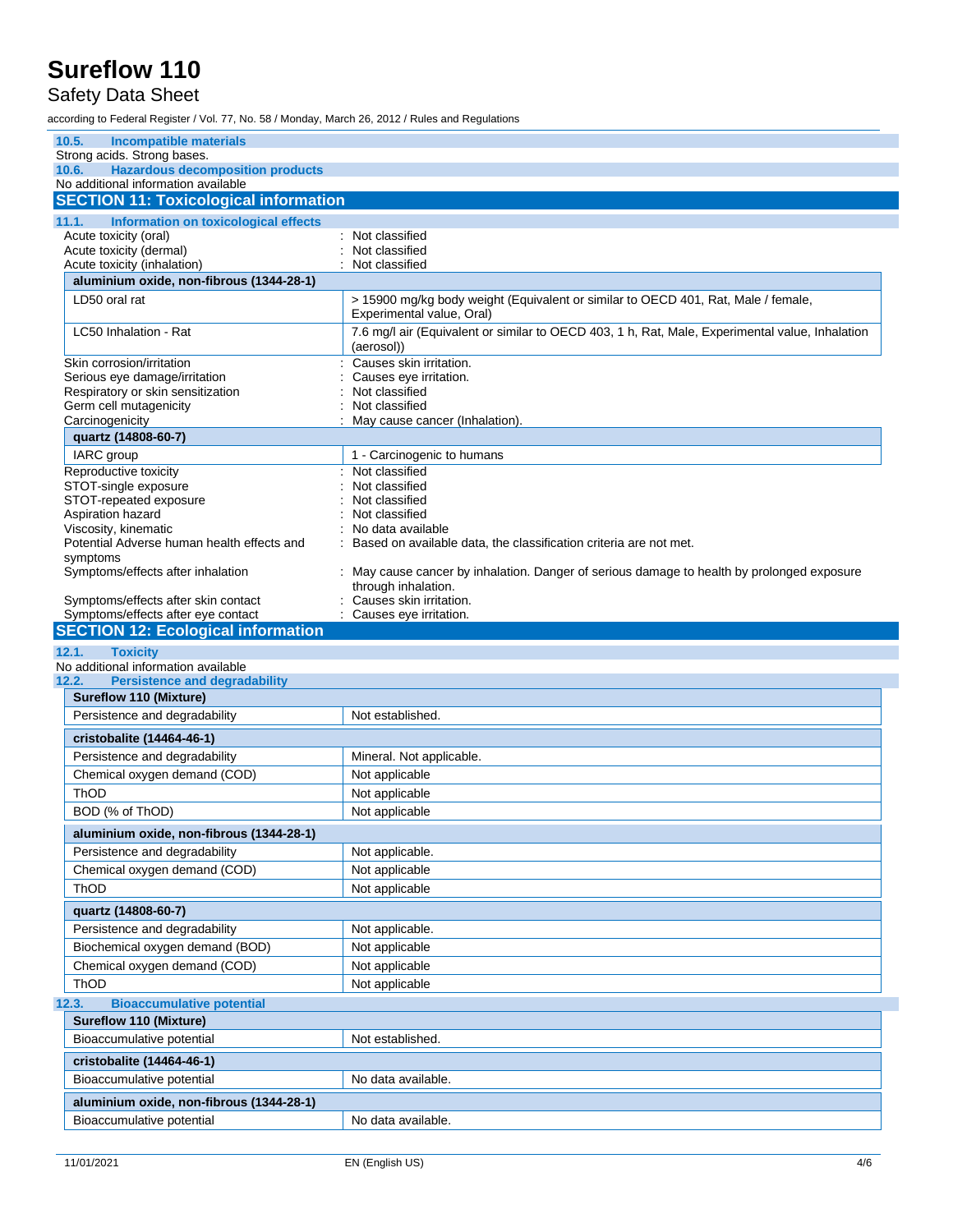#### Safety Data Sheet

| quartz (14808-60-7)                                                                                                                                                                                                                                                                                                          |                                                                             |                                  |                    |                                                  |                                                                                                                                                             |                   |
|------------------------------------------------------------------------------------------------------------------------------------------------------------------------------------------------------------------------------------------------------------------------------------------------------------------------------|-----------------------------------------------------------------------------|----------------------------------|--------------------|--------------------------------------------------|-------------------------------------------------------------------------------------------------------------------------------------------------------------|-------------------|
| Bioaccumulative potential                                                                                                                                                                                                                                                                                                    |                                                                             |                                  | No data available. |                                                  |                                                                                                                                                             |                   |
| <b>Mobility in soil</b><br>12.4.                                                                                                                                                                                                                                                                                             |                                                                             |                                  |                    |                                                  |                                                                                                                                                             |                   |
| cristobalite (14464-46-1)                                                                                                                                                                                                                                                                                                    |                                                                             |                                  |                    |                                                  |                                                                                                                                                             |                   |
| Ecology - soil                                                                                                                                                                                                                                                                                                               |                                                                             |                                  | No data available. |                                                  |                                                                                                                                                             |                   |
|                                                                                                                                                                                                                                                                                                                              | aluminium oxide, non-fibrous (1344-28-1)                                    |                                  |                    |                                                  |                                                                                                                                                             |                   |
| Ecology - soil                                                                                                                                                                                                                                                                                                               |                                                                             |                                  | No data available. |                                                  |                                                                                                                                                             |                   |
| 12.5.                                                                                                                                                                                                                                                                                                                        | <b>Other adverse effects</b>                                                |                                  |                    |                                                  |                                                                                                                                                             |                   |
| Effect on the global warming                                                                                                                                                                                                                                                                                                 |                                                                             |                                  | None known         |                                                  |                                                                                                                                                             |                   |
|                                                                                                                                                                                                                                                                                                                              | <b>SECTION 13: Disposal considerations</b>                                  |                                  |                    |                                                  |                                                                                                                                                             |                   |
| 13.1.                                                                                                                                                                                                                                                                                                                        | <b>Disposal methods</b>                                                     |                                  |                    |                                                  | Dispose in a safe manner in accordance with local/national regulations.                                                                                     |                   |
| Ecology - waste materials                                                                                                                                                                                                                                                                                                    | Product/Packaging disposal recommendations                                  |                                  |                    | : Avoid release to the environment.              |                                                                                                                                                             |                   |
|                                                                                                                                                                                                                                                                                                                              | <b>SECTION 14: Transport information</b>                                    |                                  |                    |                                                  |                                                                                                                                                             |                   |
| In accordance with DOT                                                                                                                                                                                                                                                                                                       | <b>Department of Transportation (DOT)</b>                                   |                                  |                    |                                                  |                                                                                                                                                             |                   |
| Not regulated                                                                                                                                                                                                                                                                                                                | <b>Transportation of Dangerous Goods</b>                                    |                                  |                    |                                                  |                                                                                                                                                             |                   |
| Not regulated                                                                                                                                                                                                                                                                                                                |                                                                             |                                  |                    |                                                  |                                                                                                                                                             |                   |
| <b>Transport by sea</b>                                                                                                                                                                                                                                                                                                      |                                                                             |                                  |                    |                                                  |                                                                                                                                                             |                   |
| Not regulated                                                                                                                                                                                                                                                                                                                |                                                                             |                                  |                    |                                                  |                                                                                                                                                             |                   |
| <b>Air transport</b>                                                                                                                                                                                                                                                                                                         |                                                                             |                                  |                    |                                                  |                                                                                                                                                             |                   |
| Not regulated                                                                                                                                                                                                                                                                                                                | <b>SECTION 15: Regulatory information</b>                                   |                                  |                    |                                                  |                                                                                                                                                             |                   |
|                                                                                                                                                                                                                                                                                                                              |                                                                             |                                  |                    |                                                  |                                                                                                                                                             |                   |
| <b>15.1. US Federal regulations</b><br><b>Sureflow 110 (Mixture)</b>                                                                                                                                                                                                                                                         |                                                                             |                                  |                    |                                                  |                                                                                                                                                             |                   |
|                                                                                                                                                                                                                                                                                                                              |                                                                             |                                  |                    |                                                  | All components of this product are present and listed as Active on the United States Environmental Protection Agency Toxic                                  |                   |
|                                                                                                                                                                                                                                                                                                                              | Substances Control Act (TSCA) inventory                                     |                                  |                    |                                                  |                                                                                                                                                             |                   |
|                                                                                                                                                                                                                                                                                                                              | aluminium oxide, non-fibrous (1344-28-1)                                    |                                  |                    |                                                  |                                                                                                                                                             |                   |
|                                                                                                                                                                                                                                                                                                                              | Not subject to reporting requirements of the United States SARA Section 313 |                                  |                    |                                                  |                                                                                                                                                             |                   |
| Note: The section 313 chemical list contains "CAS # 1344-28-1 Aluminum Oxide (Fibrous forms)"; the Aluminum oxide<br>Note<br>contained in this product is non-fibrous, and thus is not a section 313 material. Only manufacturing, processing, or otherwise<br>use of aluminum oxide in the fibrous form triggers reporting. |                                                                             |                                  |                    |                                                  |                                                                                                                                                             |                   |
| 15.2. International regulations                                                                                                                                                                                                                                                                                              |                                                                             |                                  |                    |                                                  |                                                                                                                                                             |                   |
| <b>CANADA</b>                                                                                                                                                                                                                                                                                                                |                                                                             |                                  |                    |                                                  |                                                                                                                                                             |                   |
|                                                                                                                                                                                                                                                                                                                              | Calcium Aluminate Cement (65997-16-2)                                       |                                  |                    |                                                  |                                                                                                                                                             |                   |
|                                                                                                                                                                                                                                                                                                                              | Listed on the Canadian DSL (Domestic Substances List)                       |                                  |                    |                                                  |                                                                                                                                                             |                   |
| cristobalite (14464-46-1)                                                                                                                                                                                                                                                                                                    |                                                                             |                                  |                    |                                                  |                                                                                                                                                             |                   |
|                                                                                                                                                                                                                                                                                                                              | Listed on the Canadian DSL (Domestic Substances List)                       |                                  |                    |                                                  |                                                                                                                                                             |                   |
|                                                                                                                                                                                                                                                                                                                              | aluminium oxide, non-fibrous (1344-28-1)                                    |                                  |                    |                                                  |                                                                                                                                                             |                   |
|                                                                                                                                                                                                                                                                                                                              | Listed on the Canadian DSL (Domestic Substances List)                       |                                  |                    |                                                  |                                                                                                                                                             |                   |
| <b>EU-Regulations</b><br>No additional information available                                                                                                                                                                                                                                                                 |                                                                             |                                  |                    |                                                  |                                                                                                                                                             |                   |
| <b>National regulations</b>                                                                                                                                                                                                                                                                                                  |                                                                             |                                  |                    |                                                  |                                                                                                                                                             |                   |
| quartz (14808-60-7)                                                                                                                                                                                                                                                                                                          |                                                                             |                                  |                    |                                                  |                                                                                                                                                             |                   |
|                                                                                                                                                                                                                                                                                                                              | Listed on IARC (International Agency for Research on Cancer)                |                                  |                    |                                                  |                                                                                                                                                             |                   |
| 15.3. US State regulations                                                                                                                                                                                                                                                                                                   |                                                                             |                                  |                    |                                                  |                                                                                                                                                             |                   |
| <b>Sureflow 110 (Mixture)</b>                                                                                                                                                                                                                                                                                                |                                                                             |                                  |                    |                                                  |                                                                                                                                                             |                   |
| information                                                                                                                                                                                                                                                                                                                  | U.S. California - Proposition 65 - Other                                    |                                  |                    |                                                  | This product contains crystalline silica, a chemical known to the state of California to<br>cause cancer. For more information go to WWW.P65Warnings.ca.gov |                   |
|                                                                                                                                                                                                                                                                                                                              |                                                                             |                                  |                    |                                                  |                                                                                                                                                             |                   |
| cristobalite (14464-46-1)                                                                                                                                                                                                                                                                                                    |                                                                             |                                  |                    |                                                  |                                                                                                                                                             |                   |
| U.S. - California                                                                                                                                                                                                                                                                                                            | U.S. - California                                                           | U.S. - California -              |                    | U.S. - California -                              | No significant risk level                                                                                                                                   | Maximum allowable |
| - Proposition 65<br>- Carcinogens                                                                                                                                                                                                                                                                                            | - Proposition 65<br>- Developmental                                         | Proposition 65 -<br>Reproductive |                    | Proposition 65 -<br><b>Reproductive Toxicity</b> | (NSRL)                                                                                                                                                      | dose level (MADL) |
| List                                                                                                                                                                                                                                                                                                                         | Toxicity                                                                    | Toxicity - Female                |                    | - Male                                           |                                                                                                                                                             |                   |
| Yes                                                                                                                                                                                                                                                                                                                          | No                                                                          | No                               |                    | No                                               |                                                                                                                                                             |                   |
|                                                                                                                                                                                                                                                                                                                              |                                                                             |                                  |                    |                                                  |                                                                                                                                                             |                   |